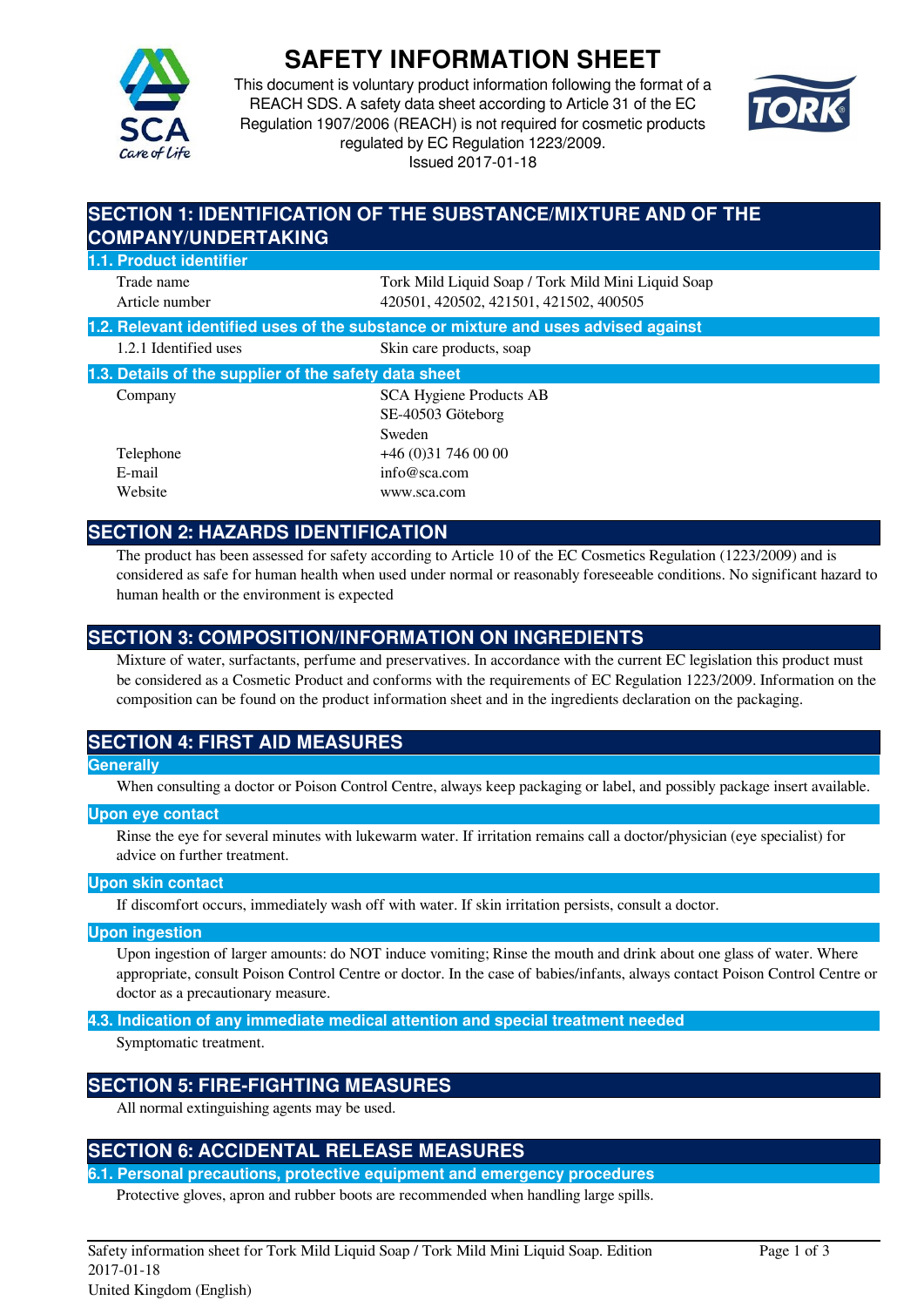#### **6.2. Environmental precautions**

Prevent discharge of larger quantity to drain. Packaging should be recycled after residual emptying; minor product residues may be rinsed out. Filled, unused packages must be disposed of separately in accordance with the waste management directives of the municipality.

#### **6.3. Methods and material for containment and cleaning up**

Minor spillage should be wiped away or flushed away with water. Large quantities should be collected for incineration in accordance with the local regulations.

### **SECTION 7: HANDLING AND STORAGE**

#### **7.1. Precautions for safe handling**

Observe any instructions for use and/or warnings on the packaging. Avoid contact with eyes. If the product is frequently handled professionally and in the event of high skin exposure preventive skin protection or the use of skincare products is recommended.

#### **7.2. Conditions for safe storage, including any incompatibilities**

Store in a cool and dry place (above freezing temperature and not greater than 30°C). Storage period after opening: 12 months.

#### **7.3. Specific end uses**

See identified uses in Section 1.2.

### **SECTION 8: EXPOSURE CONTROLS/PERSONAL PROTECTION**

No specific protective measures needed.

### **SECTION 9: PHYSICAL AND CHEMICAL PROPERTIES**

| 9.1. Information on basic physical and chemical properties |              |                                              |                                     |
|------------------------------------------------------------|--------------|----------------------------------------------|-------------------------------------|
|                                                            | a)           | Appearance                                   | Form: liquid. Colour: light yellow. |
|                                                            |              | b) Odour                                     | like perfume                        |
|                                                            | c)           | Odour threshold                              | Not indicated                       |
|                                                            |              | $d)$ pH                                      | $\approx$ 5                         |
|                                                            | e)           | Melting point/freezing point                 | Not indicated                       |
|                                                            | f)           | Initial boiling point and boiling range      | Not indicated                       |
|                                                            | $\mathbf{g}$ | Flash point                                  | Not indicated                       |
|                                                            | h)           | Evaporation rate                             | Not indicated                       |
|                                                            | $\mathbf{i}$ | Flammability (solid, gas)                    | Not applicable                      |
|                                                            | $\mathbf{i}$ | Upper/lower flammability or explosive limits | Not indicated                       |
|                                                            | $\bf k)$     | Vapour pressure                              | Not indicated                       |
|                                                            | $\bf{D}$     | Vapour density                               | Not indicated                       |
|                                                            |              | m) Relative density                          | $1.02$ kg/L                         |
|                                                            | n)           | Solubility                                   | Solubility in water: Soluble        |
|                                                            | $\Omega$ )   | Partition coefficient: n-octanol/water       | Not applicable                      |
|                                                            | p)           | Auto-ignition temperature                    | Not indicated                       |
|                                                            | q)           | Decomposition temperature                    | Not indicated                       |
|                                                            | r)           | Viscosity                                    | $3000 - 4500$ cPs                   |
|                                                            | S)           | Explosive properties                         | Not applicable                      |
|                                                            | t)           | Oxidising properties                         | Not applicable                      |
|                                                            |              |                                              |                                     |

#### **9.2. Other information**

No data available

# **SECTION 10: STABILITY AND REACTIVITY**

The product is stable.

### **SECTION 11: TOXICOLOGICAL INFORMATION**

Not known or expected to be harmful to health in normal use.

### **SECTION 12: ECOLOGICAL INFORMATION**

No ecological damage is known or expected under normal use. The surfactants in this product are readily biodegradable.